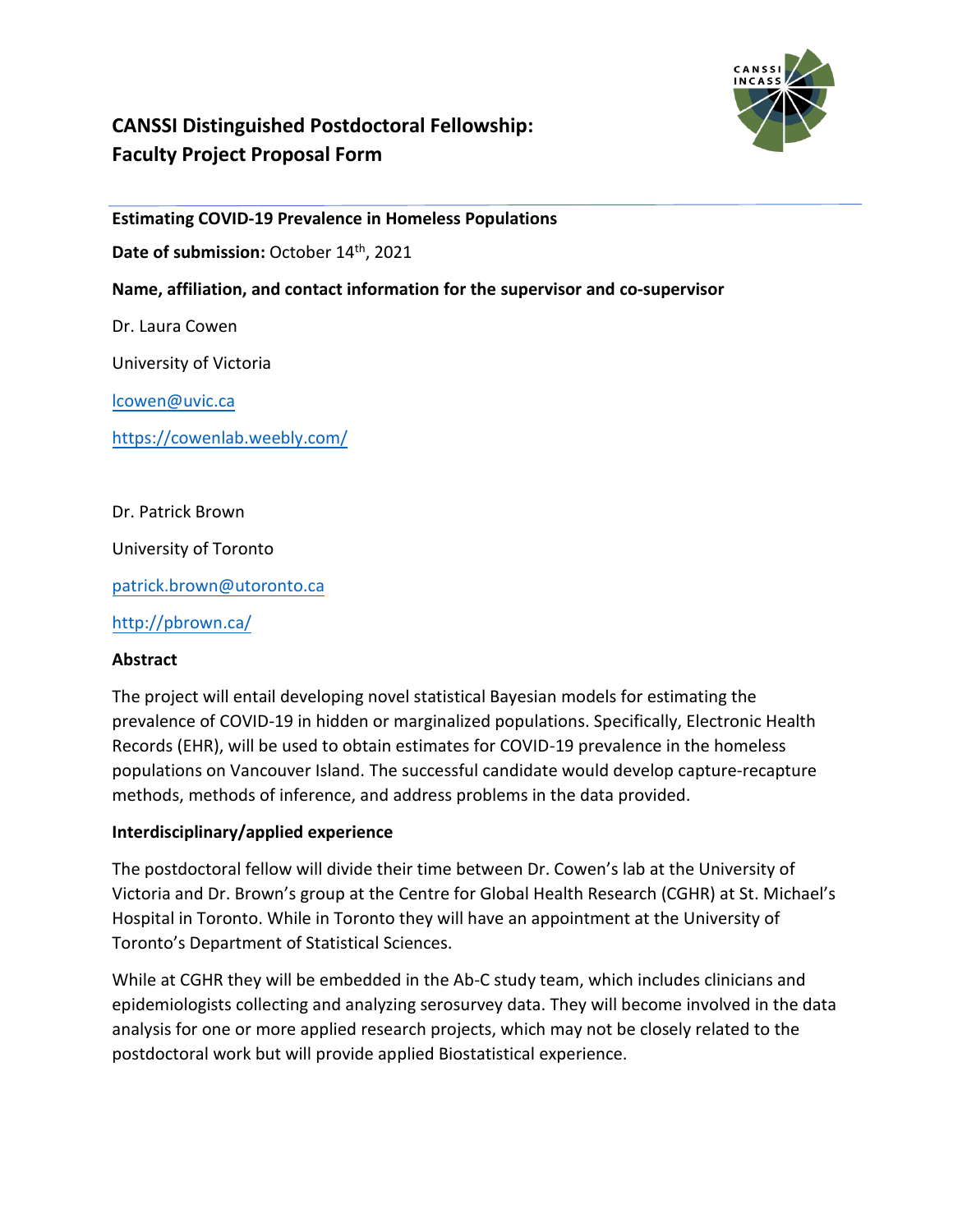

During their time in Victoria, they will meet regularly with collaborators at Island Health. They will become familiar with how the data are collected and

managed and develop R code for manipulating these large data files. They will work with the epidemiological collaborators to refine research questions, define appropriate analyses, and use the methodology developed to produce estimates of use to planners and health practitioners. A publication for a health journal will be prepared, with the postdoctoral fellow having primary responsibility for the 'methods' and 'results' sections. They will also become involved in Cowen's ecological statistics network, working on applications beyond COVID-19.

## **Teaching/training/education**

In the first year the postdoctoral fellow will teach a one-semester course in the Department of Statistical Sciences in Toronto as a sessional lecturer. The Department has several ways in which sessional lecturers are supported, including weekly meetings of course instructors. Toronto has many strong undergraduate students wishing to do project courses and summer research assistantships, and a shortage of faculty able to supervise them. The postdoc will provide day-to-day supervision for a project course, with Dr. Brown being the 'official' supervisor and providing guidance on the overall direction of the project.

In the second year at Victoria the postdoc will teach a further one-semester course in the University of Victoria's undergraduate program. They will also develop a short module on population size estimation methods including capture-recapture and N-mixture models as part of the NSERC-funded "Statistical Methods for Managing Emerging Infectious Diseases" project. The module will be part of a for-credit course in infectious diseases to be taught at multiple universities. The postdoc will teach the module as a one-day short course at least once, either as a pre-conference short course or as an online course for the trainees in the NSERC network.

#### **Mentoring of the postdoctoral fellow**

Drs. Brown and Cowen will jointly mentor the postdoctoral fellow, who will meet weekly with one or both supervisors. Dr. Brown's group has a weekly lab meeting, when a trainee needs assistance on a particular topic a group member with knowledge in the relevant area is identified and the two arrange to meet separately. As part of this group the postdoc will find assistance from others and gain experience providing mentorship and support to their peers. The postdoc will also have an appointment at the University of Toronto and will interact with other early career researchers there.

In Victoria, the postdoc will have the opportunity to jointly supervise an undergraduate statistics student as a means of gaining experience training HQP. The postdoc will participate in Cowen's lab meetings including EDI training sessions or Indigen Acumen training offered by UVic. The postdoc will be encourage to attend at least one statistical conference per year (such as SSC or WNAR) for networking and knowledge mobilization opportunities. The trainee will also be asked to provide presentations to Island Health and thus will gain valuable communication skills presenting to diverse audiences. Cowen's lab is attempting to broaden